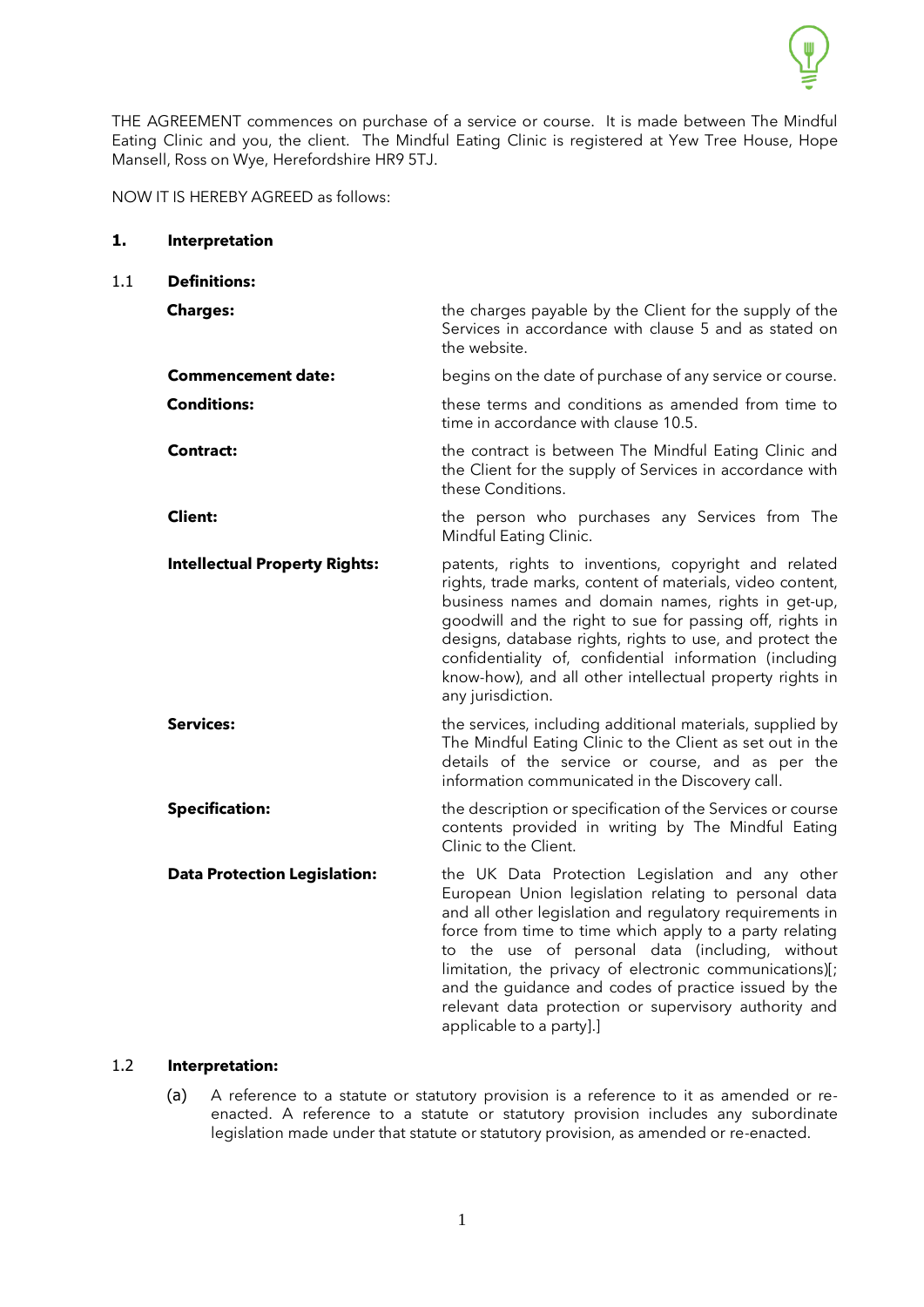

- (b) Any phrase introduced by the terms **including**, **include**, **in particular** or any similar expression, shall be construed as illustrative and shall not limit the sense of the words preceding those terms.
- (c) A reference to **writing** or **written** includes email.

## **2. Basis of contract**

- 2.1 The Order constitutes an offer by the Client to purchase Services in accordance with these Conditions.
- 2.2 Any samples, drawings, descriptive matter or advertising issued by The Mindful Eating Clinic, and any descriptions or illustrations contained in The Mindful Eating Clinic's brochures or leaflets, are issued or published for the sole purpose of giving an approximate idea of the Services described in them. They shall not form part of the Contract or have any contractual force.
- 2.3 These Conditions apply to the Contract to the exclusion of any other terms that the Client seeks to impose or incorporate, or which are implied by trade, custom, practice or course of dealing.

## **3. Supply of Services**

- 3.1 The Mindful Eating Clinic shall supply the Services to the Client in accordance with the Specification in all material respects.
- 3.2 The Mindful Eating Clinic shall use all reasonable endeavours to meet any performance dates specified in the Specification], but any such dates shall be estimates only and time shall not be of the essence for performance of the Services.
- 3.3 The Mindful Eating Clinic shall have the right to make any changes to the Services which are necessary to comply with any applicable law or safety requirement, or which do not materially affect the nature or quality of the Services, and shall notify the Client in any such event.
- 3.4 The Mindful Eating Clinic warrants to the Client that the Services will be provided using reasonable care and skill.

### **4. Client's obligations**

- 4.1 The Client shall:
	- (a) Co-operate, to the best of their ability, with The Mindful Eating Clinic in all matters relating to the coaching and Services;
	- (b) Provide The Mindful Eating Clinic with such information as The Mindful Eating Clinic may reasonably require in order to supply the Services, and ensure that such information is accurate in all material respects (this may include medical information;
	- (c) Comply with any additional obligations as set out in the Specification;
- <span id="page-1-0"></span>4.2 If The Mindful Eating Clinic's performance of any of its obligations under the Contract is prevented or delayed by any act or omission by the Client or failure by the Client to perform any relevant obligation The Mindful Eating Clinic:
	- (a) The Mindful Eating Clinic shall not be liable for any costs or losses sustained or incurred by the Client arising directly or indirectly from The Mindful Eating Clinic's failure or delay to perform any of its obligations as set out in this clause [4.2;](#page-1-0) and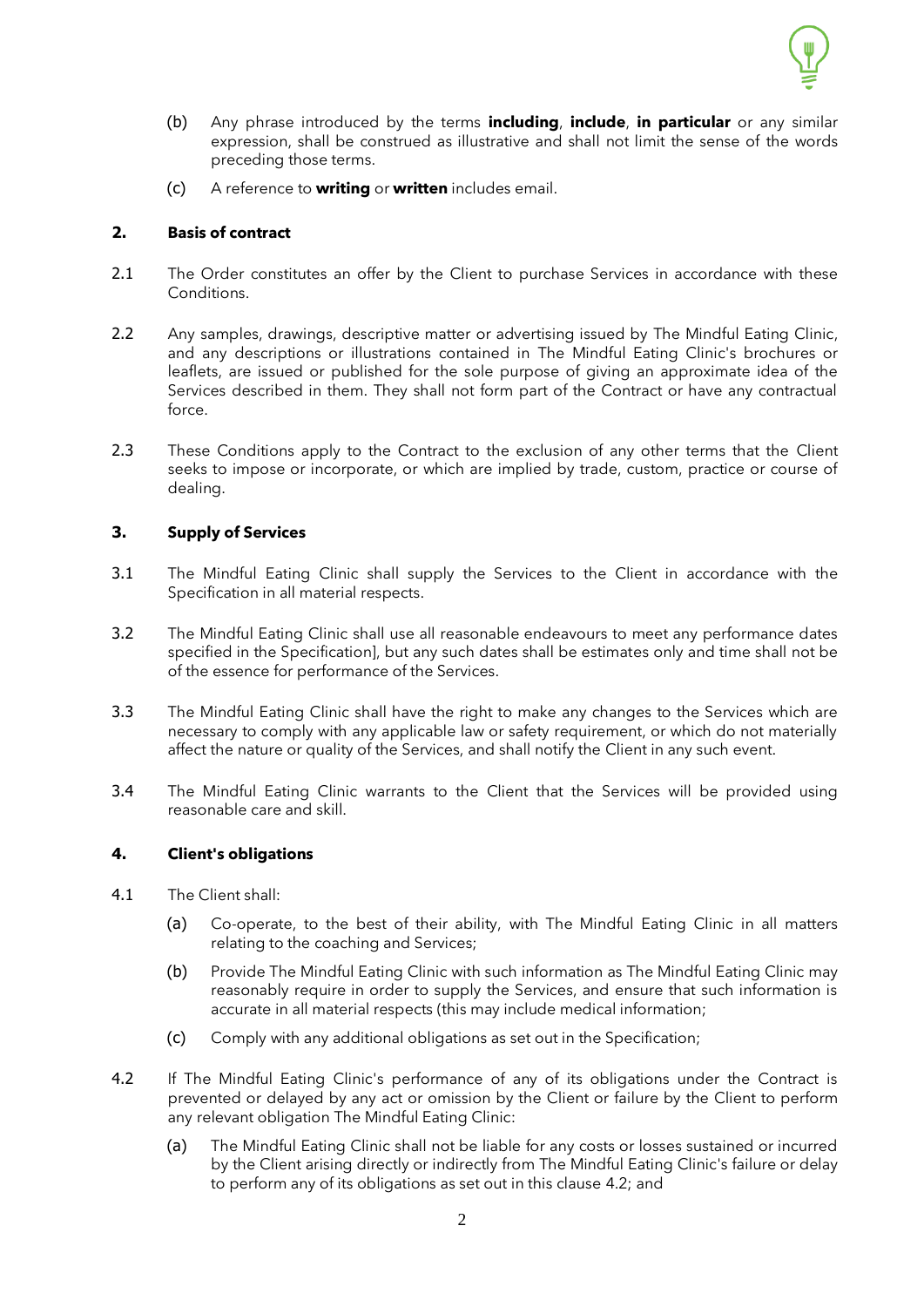

## <span id="page-2-0"></span>**5. Charges and payment**

- 5.1 Condition 5.2 shall apply if the Services are to be provided on a time-and-materials basis. Condition 5.3 shall apply if the Services are to be provided for a fixed price. The remainder of this condition 5 shall apply in either case.
- 5.2 Where the Services are provided on a time-and-materials basis:
	- (a) the charges payable for the Services shall be calculated in accordance with The Mindful Eating Clinic's standard hourly or programme fee rates as amended from time to time;
	- (b) Charges are payable on booking of the service or course. Charges are not refundable.
- 5.3 Where the Services are provided for a fixed price the total price for the Services shall be the amount set out in the Specification. The total price shall be paid to The Mindful Eating Clinic in full, or in instalments as set out in the Specification. All amounts due under this agreement shall be paid by the Client to The Mindful Eating Clinic in full without any set-off, counterclaim, deduction or withholding (other than any deduction or withholding of tax as required by law).

## **6. Intellectual property rights**

All Intellectual Property Rights in or arising out of or in connection with the Services shall be owned by The Mindful Eating Clinic.

6.1 The Client shall not sub-license, assign or otherwise transfer the rights granted in this clause 6.

### <span id="page-2-1"></span>**7. Limitation of liability**

- 7.1 Nothing in the Contract shall limit or exclude The Mindful Eating Clinic's liability for:
	- (a) Death or personal injury caused by its negligence, or the negligence of its employees, agents or subcontractors;
	- (b) Fraud or fraudulent misrepresentation; or
	- (c) Any other liability which cannot be limited or excluded by applicable law.
- 7.2 Subject to clause 7.1, The Mindful Eating Clinic's total liability to the Client, whether in contract, tort (including negligence), breach of statutory duty, or otherwise, arising under or in connection with the Contract shall be limited to the total Charges paid under the Contract.
- 7.3 This clause [7](#page-2-1) shall survive termination of the Contract.

## **8. Data Protection**

- 8.1 Both parties will comply with all applicable requirements of the Data Protection Legislation. This Clause 8 is in addition to, and does not relieve, remove or replace, a party's obligations or rights under the Data Protection Legislation. In this Clause 8, Applicable Laws means (for so long as and to the extent that they apply to the The Mindful Eating Clinic) the law of the European Union, the law of any member state of the European Union and/or Domestic UK Law; and Domestic UK Law means the UK Data Protection Legislation and any other law that applies in the UK.]
- 8.2 The parties acknowledge that for the purposes of the Data Protection Legislation, the Client is the controller and the The Mindful Eating Clinic is the processor.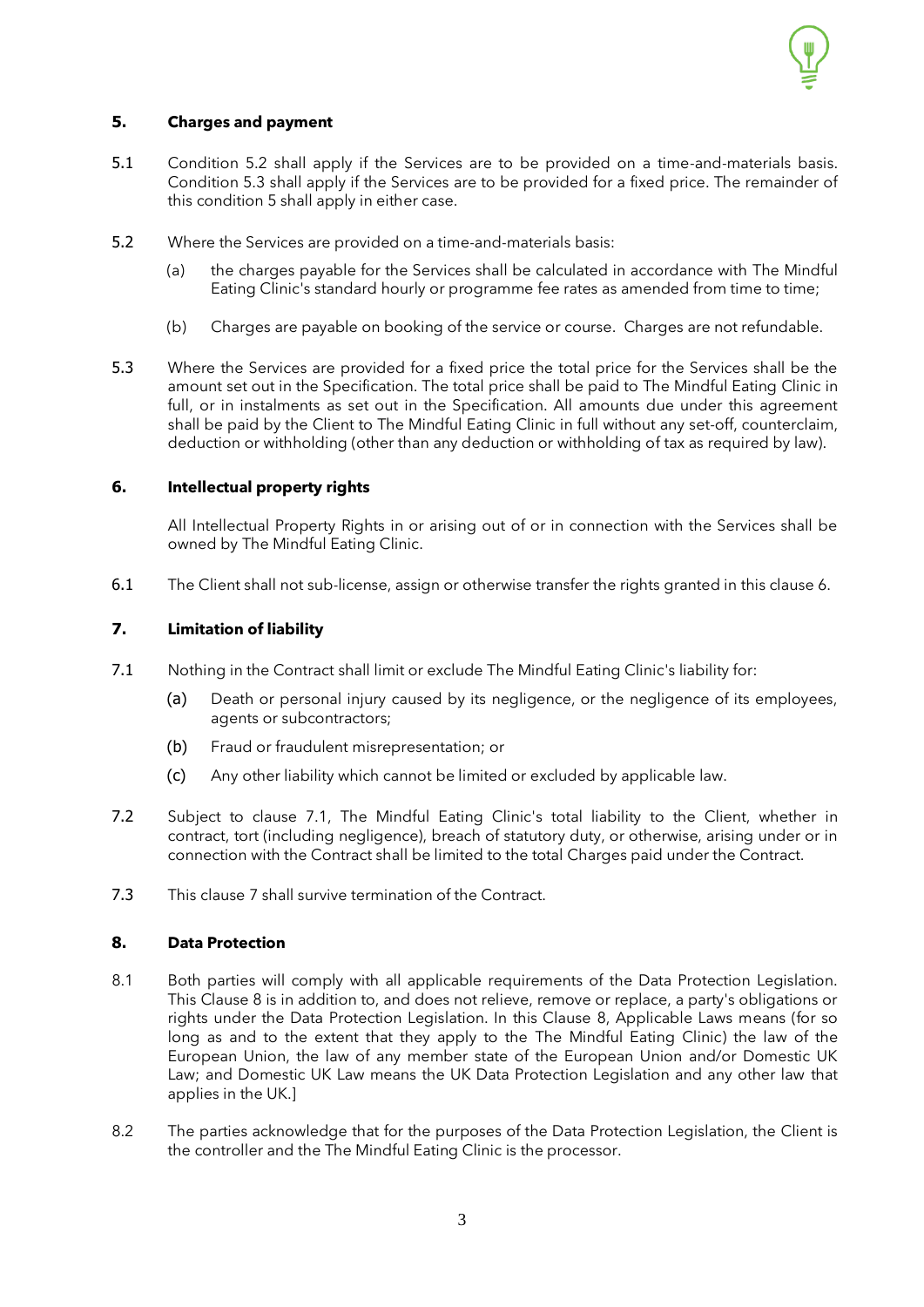

- 8.3 Without prejudice to the generality of Clause 8.1, the The Mindful Eating Clinic shall, in relation to any personal data processed in connection with the performance by the The Mindful Eating Clinic of its obligations under the Contract:
	- (a) ensure that it has in place appropriate technical and organisational measures, reviewed and approved by the Client, to protect against unauthorised or unlawful processing of personal data and against accidental loss or destruction of, or damage to, personal data, appropriate to the harm that might result from the unauthorised or unlawful processing or accidental loss, destruction or damage and the nature of the data to be protected, having regard to the state of technological development and the cost of implementing any measures (those measures may include, where appropriate, pseudonymising and encrypting personal data, ensuring confidentiality, integrity, availability and resilience of its systems and services, ensuring that availability of and access to personal data can be restored in a timely manner after an incident, and regularly assessing and evaluating the effectiveness of the technical and organisational measures adopted by it);
	- (c) ensure that all personnel who have access to and/or process personal data are obliged to keep the personal data confidential; and
	- (d) not transfer any personal data outside of the European Economic Area unless the prior written consent of the Client has been obtained and the following conditions are fulfilled:
		- (i) the Client or the The Mindful Eating Clinic has provided appropriate safeguards in relation to the transfer;
		- (ii) the data subject has enforceable rights and effective legal remedies;
		- (iii) the The Mindful Eating Clinic complies with its obligations under the Data Protection Legislation by providing an adequate level of protection to any personal data that is transferred; and
		- (iv) the The Mindful Eating Clinic complies with reasonable instructions notified to it in advance by the Client with respect to the processing of the personal data;
	- (e) notify the Client without undue delay on becoming aware of a personal data breach;]
	- (g) at the written direction of the Client, delete or return personal data and copies thereof to the Client on termination of the agreement unless required by Applicable Law to store the personal data; and]
	- (h) maintain complete and accurate records and information to demonstrate its compliance with this Clause 8 [and allow for audits by the Client or the Client's designated auditor] and immediately inform the Client if, in the opinion of the The Mindful Eating Clinic, an instruction infringes the Data Protection Legislation.
- 8.5 The Client consents to the The Mindful Eating Clinic appointing a personal assistant as a third party processor of personal data under the Contract. The The Mindful Eating Clinic confirms that it has entered with the third party processor into a written agreement incorporating terms which are substantially similar to those set out in this Clause 8 and in either case which the The Mindful Eating Clinic will continue to reflect the requirements of the Data Protection Legislation. As between the Client and The Mindful Eating Clinic, The Mindful Eating Clinic shall remain fully liable for all acts or omissions of any third party processor appointed by it pursuant to this Clause 8.
- 8.6 Either party may, at any time on not less than 30 days' notice, revise this Clause 8 by replacing it with any applicable controller to processor standard clauses or similar terms forming part of an applicable certification scheme (which shall apply when replaced by attachment to the Contract).]]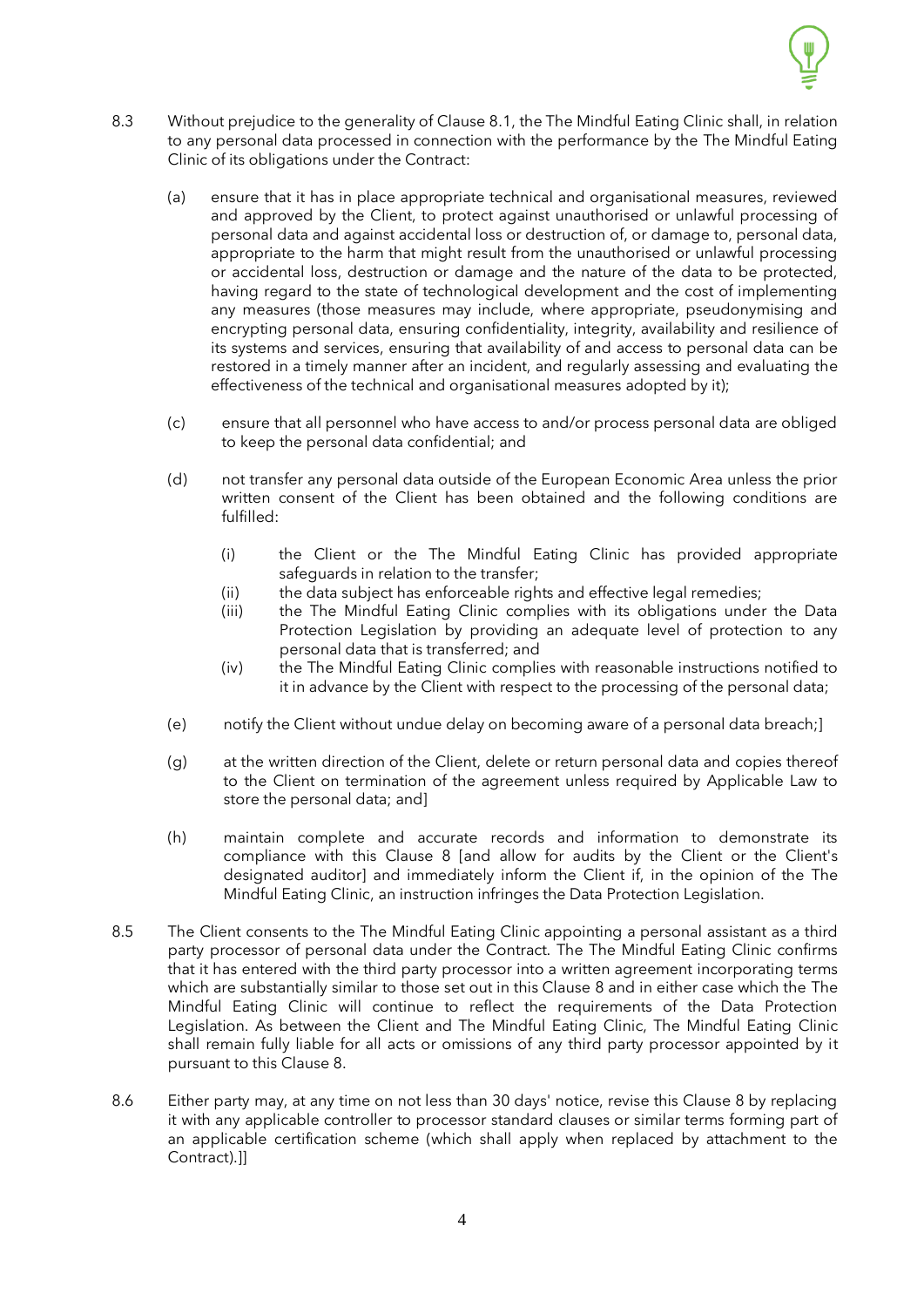

## **9. Termination**

- 9.1 Without limiting its other rights or remedies, the Client may terminate the Contract by giving The Mindful Eating Clinic immediate notice.
	- (a) The Mindful Eating Clinic commits a material breach of any term of the Contract and (if such a breach is remediable) fails to remedy that breach within 14 days of that party being notified in writing to do so;
	- (b) The other party suspends, or threatens to suspend, or ceases or threatens to cease to carry on all or a substantial part of its business; or
	- (c) The other party's financial position deteriorates to such an extent that in the terminating party's opinion the other party's capability to adequately fulfil its obligations under the Contract has been placed in jeopardy.
- 9.2 Without limiting its other rights or remedies, The Mindful Eating Clinic may terminate the Contract with immediate effect by giving written notice to the Client if the Client fails to pay any amount due under the Contract on the due date for payment and remains in default not less than [14] days after being notified to make such payment.

## **10. General**

### 10.1 **Force majeure**

Neither party shall be in breach of this Contract nor liable for delay in performing, or failure to perform, any of its obligations under this Contract if such delay or failure result from events, circumstances or causes beyond its reasonable control.

### 10.2 **Confidentiality**

- (a) Each party undertakes that it shall not at any time during the Contract, and for a period of five years after termination of the Contract, disclose to any person any confidential information concerning the business, affairs, Clients, clients or The Mindful Eating Clinics of the other party, except as permitted by clause [10.2\(b\).](#page-4-1)
- <span id="page-4-1"></span>(b) Each party may disclose the other party's confidential information:
	- (i) as may be required by law, a court of competent jurisdiction or any governmental or regulatory authority.
- (c) Neither party shall use the other party's confidential information for any purpose other than to perform its obligations under the Contract.

#### 10.3 **Entire agreement**

10.4 This agreement constitutes the entire agreement between the parties and supersedes and extinguishes all previous agreements, promises, assurances, warranties, representations and understandings between them, whether written or oral, relating to its subject matter.

## <span id="page-4-0"></span>10.5 **Variation**

The Mindful Eating Clinic may revise these terms and conditions at any time and shall notify the Client in any such event.